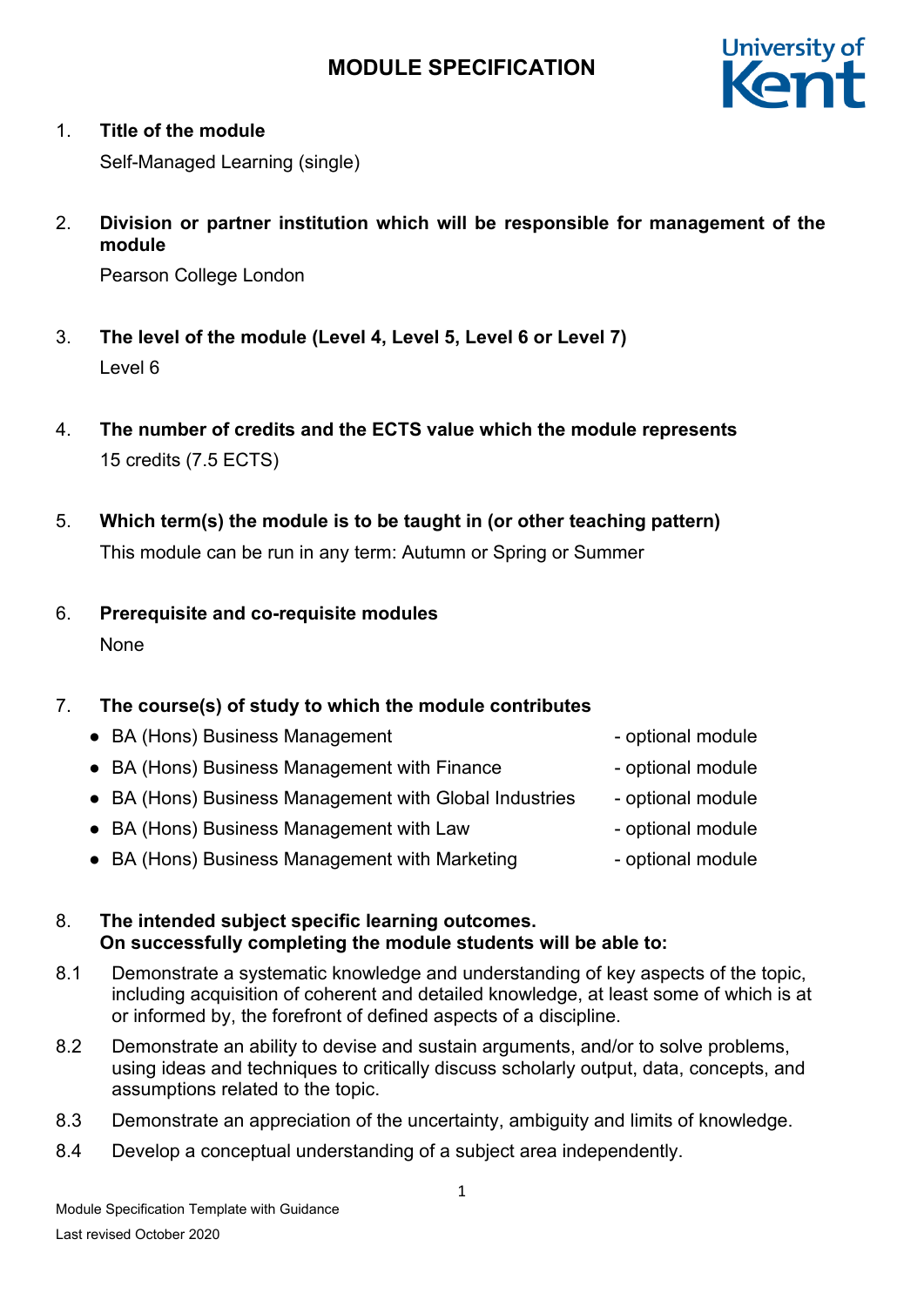

- 8.5 Effectively communicate the results of their study/work accurately and reliably, and with structured and coherent arguments that are made in an appropriate context to the audience.
- 8.6 Achieve greater personal development through developing and applying their learning to an independent course of study.

## 9. **The intended generic learning outcomes. On successfully completing the module students will be able to:**

On successfully completing the module students will be able to demonstrate:

- 9.1 Initiative and the ability to work autonomously and independently with minimal guidance from others.
- 9.2 Innovation and creativity in their learning.
- 9.3 Personal responsibility and decision making in relation to their own learning, including the application of time management and planning skills.

### 10. **A synopsis of the curriculum**

### **Module Aims**

The self-managed module aims to allow the student to demonstrate their initiative by applying their skills and knowledge to a specialist area which is of particular interest to them. Using this module, students can design some of their own learning, incorporate learning from a wide range of sources or incorporate work based or entrepreneurial activities. This allows students to demonstrate their autonomy in transferring and applying learning in a range of settings, in ways appropriate to unique situations. This will help to ensure that the student has the confidence to take their learning and personal development further into new areas and emerging sectors, and allows them to pursue their own unique interests.

Students will submit an essay and present on the area of interest (business related) not covered in the main syllabus, create an in depth essay on their learning. They will be assessed according to the learning outcomes of this module, regarding their self-managed learning.

Through this module students can extend the range of electives into any area that interests them, provided it contributes to the overall learning outcomes of the course and is suitably assessed.

Students will work with the Module leader or module tutor (as relevant) to tailor their project to the objectives of this module.

### **Overview of syllabus**

The self-managed module aims to allow the student to demonstrate their initiative by applying their skills and knowledge to a specialist area which is of particular interest to them. Using this module, students can design some of their own learning, incorporate learning from a wide range of sources or incorporate work based or entrepreneurial activities. This allows students to demonstrate their autonomy in transferring and applying learning in a range of settings, in ways appropriate to unique situations. This will help to ensure that the student has the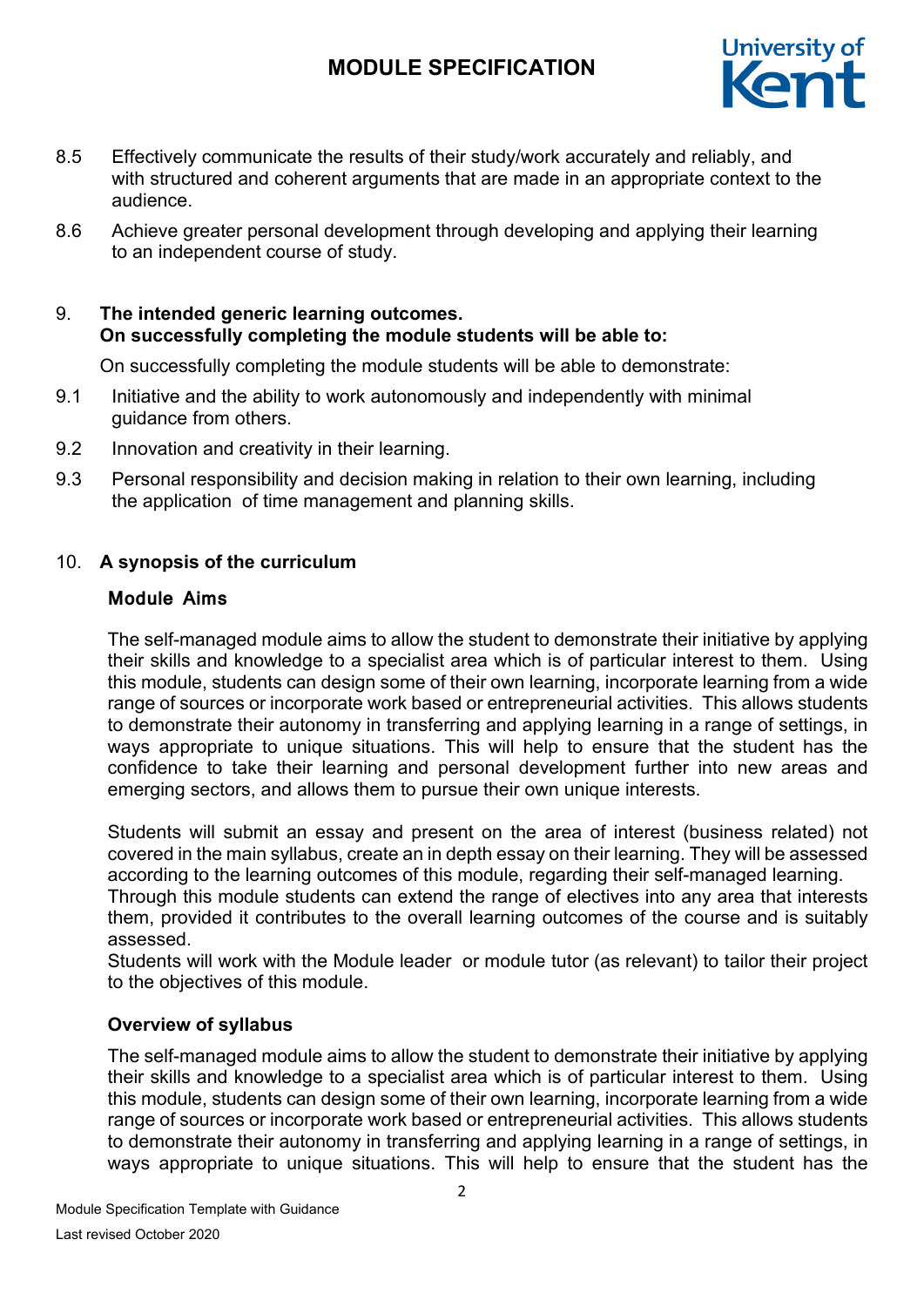

confidence to take their learning and personal development further into new areas and emerging sectors, and allows them to pursue their own unique interests.

This module offers the flexibility for students to choose a business related problem which is of interest to them and find appropriate solutions. The module gives the opportunity to propose a project they want to investigate and find suitable solutions for. Working alongside their module tutor they can get support in completing the project while showcasing independent learning skills. After getting feedback on their proposal they prepare for the next stages of the project with the relevant information covered in the seminars and through short lectures. The syllabus helps students understand problem-solving processes while reflecting on necessary skills needed to solve problems creatively and efficiently.

### 11. **Reading list (Indicative list, current at time of publication. Reading lists will be published annually)**

#### **Core study text**

As appropriate for the topic

#### **Supplementary texts**

As appropriate for the topic

#### 12. **Learning and teaching methods**

Students will attend weekly seminars. These seminars will be a combination of tutor delivery, independent study with mentor support, and group work. The learner will have responsibility for their own project. A crucial part of this module is to allow the learner to develop their ability to take initiative and responsibility for their own learning. Therefore, the learning strategy used will be unique to the individual project undertaken. During the seminar time the combination of activities will allow students to learn collaboratively through peer feedback, get support from their tutor who will probe them to be independent learners, and learn to apply theory in their own learning through tutor input. The lectures will be targeted at concepts which will be developed during the seminar but are aimed at enhancing student understanding. The teaching and learning which happens during the module will be structured in such a way which will enable students to develop skills related to their academic and professional development.

Scheduled Hours: 15 hours of seminar sessions Placement Hours: as agreed Lectures: 5 Independent Study Hours: 130 Total Study Hours: 150

#### 13. **Assessment methods**

#### 13.1 Main assessment methods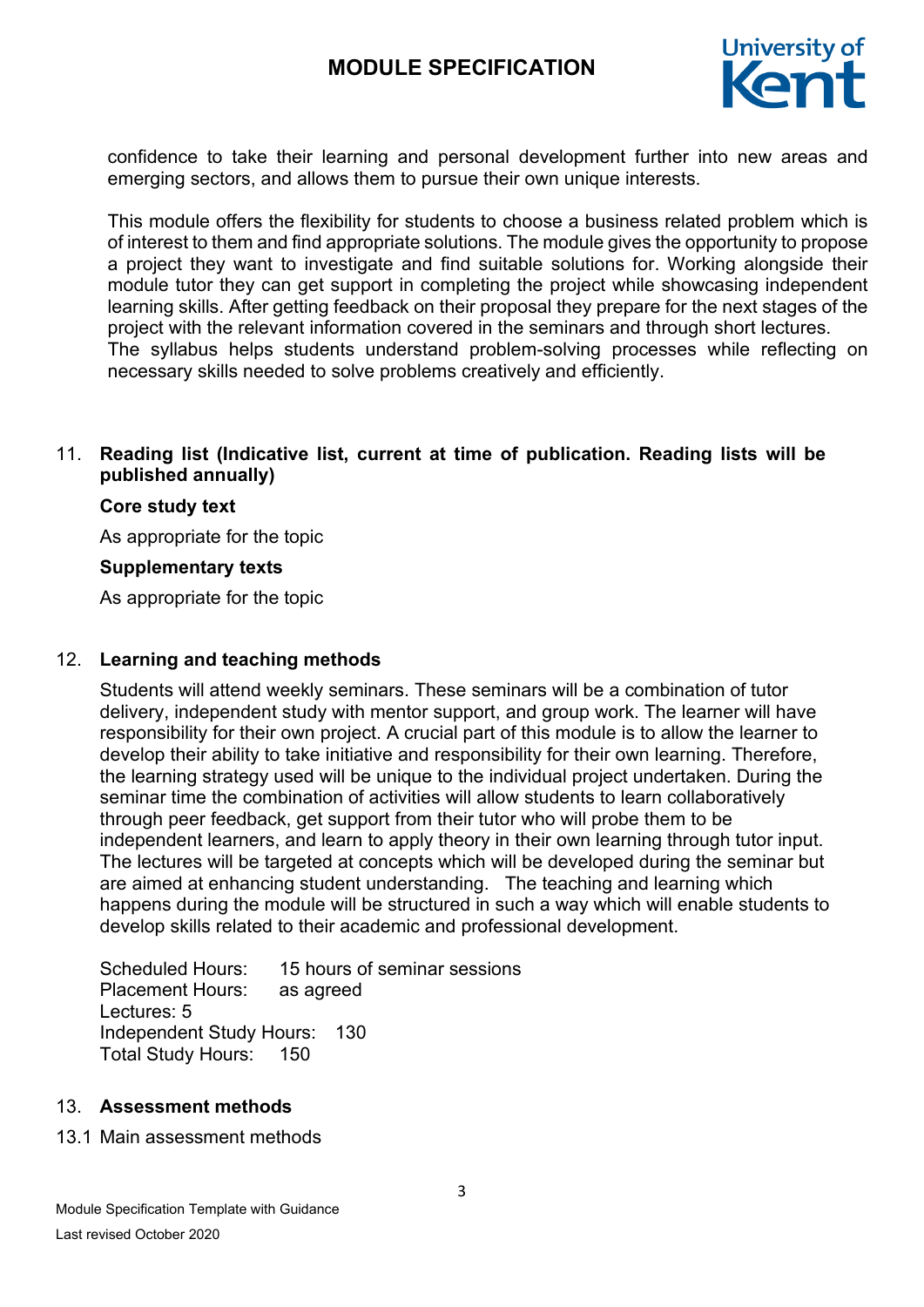

3,600 word essay (100% of the marks)

## 14. *Map of module learning outcomes (sections 8 & 9) to learning and teaching methods (section12) and methods of assessment (section 13)*

| <b>Module</b><br>learning<br>outcome |                           | 8.1                       | 8.2 | 8.3 | 8.4                       | 8.5                       | 8.6 | 9.1 | 9.2                       | 9.3 |
|--------------------------------------|---------------------------|---------------------------|-----|-----|---------------------------|---------------------------|-----|-----|---------------------------|-----|
| Learning/<br>teaching method         | <b>Hours</b><br>allocated |                           |     |     |                           |                           |     |     |                           |     |
| <b>Private Study</b>                 | 130                       | $\boldsymbol{\mathsf{X}}$ | Χ   | X   | $\boldsymbol{\mathsf{X}}$ | $\boldsymbol{\mathsf{X}}$ | X   | X   | $\boldsymbol{\mathsf{X}}$ | X   |
| Lectures                             | 5                         |                           |     |     |                           |                           |     |     |                           | Х   |
| <b>Seminars</b>                      | 15                        |                           |     |     | X                         | x                         | X   | ΙX  |                           | Х   |
| <b>Assessment method</b>             |                           |                           |     |     |                           |                           |     |     |                           |     |
| Essay                                |                           | X                         | Χ   | X   | X                         | X                         | X   | Χ   | $\boldsymbol{\mathsf{x}}$ | X   |

### 15. **Inclusive module design**

Pearson College London recognises and has embedded the expectations of current disability equality legislation, and supports students with a declared disability or special educational need in its teaching.

Within this module we will make reasonable adjustments wherever necessary, including additional or substitute materials, teaching modes or assessment methods for students who have declared and discussed their learning support needs. Arrangements for students with declared disabilities will be made on an individual basis, in consultation with the College's Registry which oversees disability/dyslexia student support, and specialist support will be provided where needed.

## 16. **Campus(es) or centre(s) where module will be delivered**

Pearson College London

## 17. **Internationalisation**

Students undertaking a self-managed learning project are expected to take account of international developments in completing a literature review relevant to their chosen study and research area.

Overall, they should show engagement with the latest work and research associated with their topic from a variety of contexts, and through reading related to their chosen course and research design. Students are encouraged to think about how local and international contexts are relevant to that course.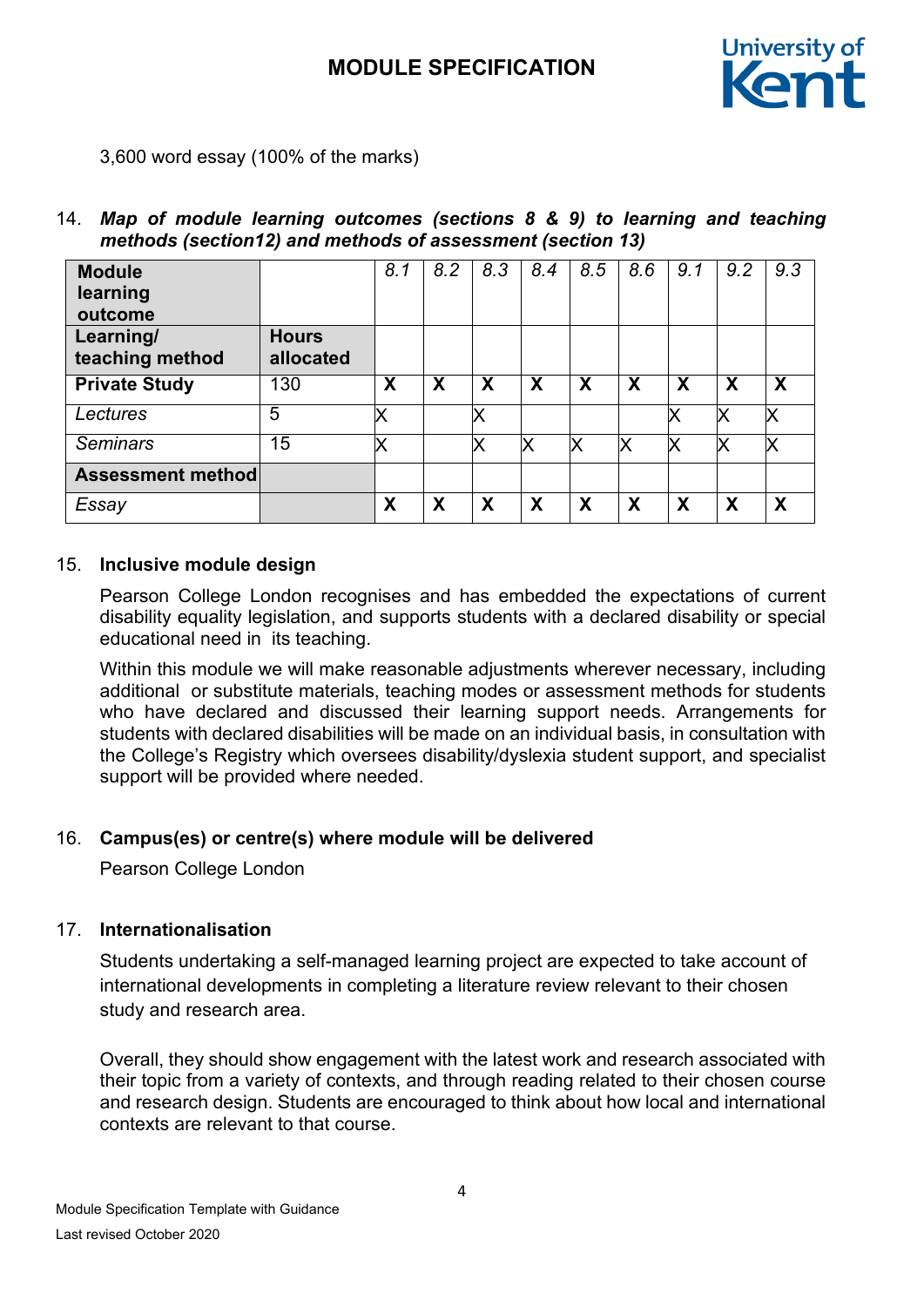

- 18. **Partner College/Validated Institution** Pearson College London
- 19. **University Division responsible for the course** Kent Business School